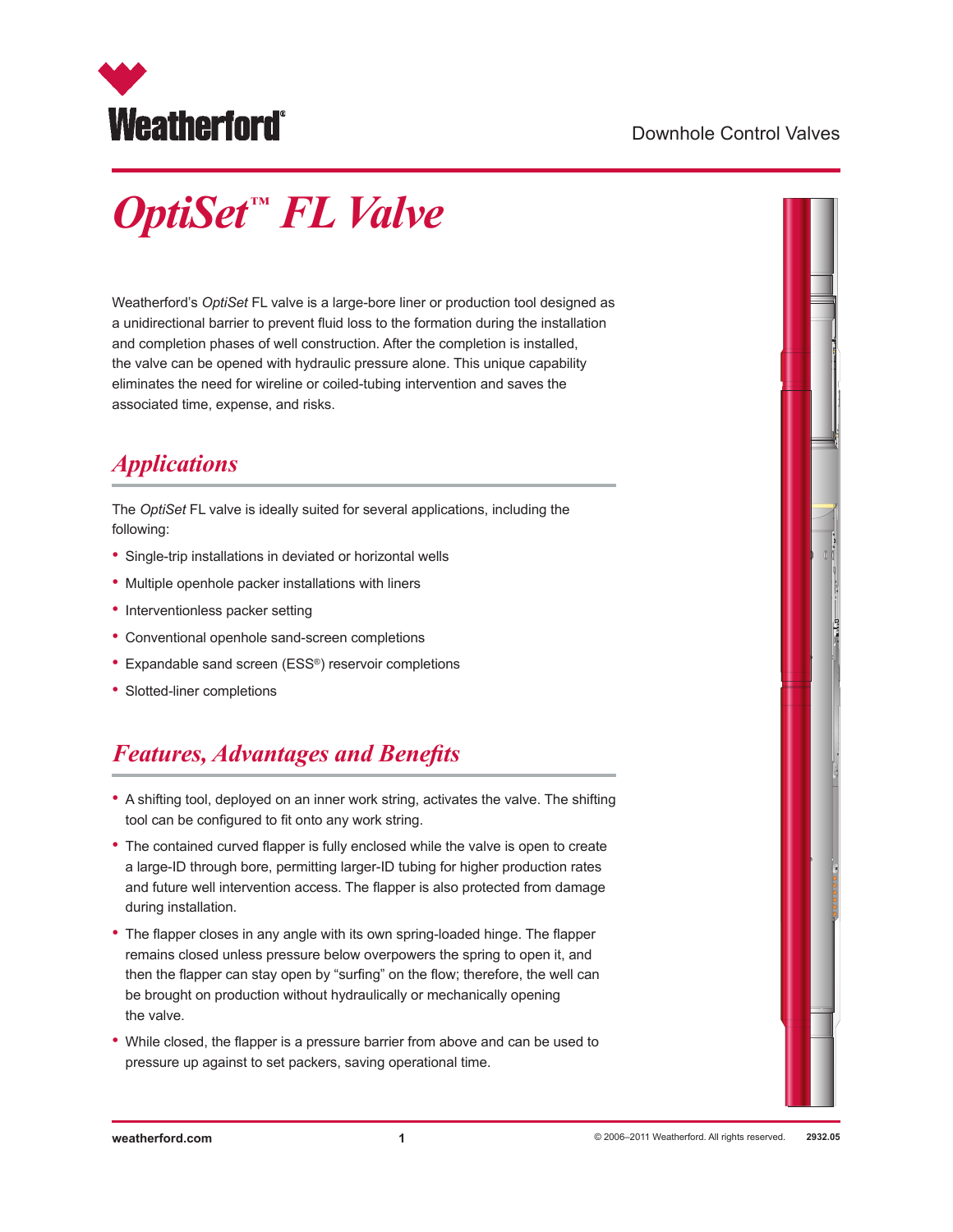

#### Downhole Control Valves

# *OptiSet ™ FL Valve*

### *Features, Advantages and Benefits (continued)*

- Premium connections compatible with tubing connections are standard for reliable highpressure, gas-tight, metal-to-metal seals.
- • Premium metallurgy and elastomers are tailored to hostile well conditions and compatible with tubing material.
- • Wire-locked threads make the valve suitable for use on a drill-in liner, saving valuable rig time.